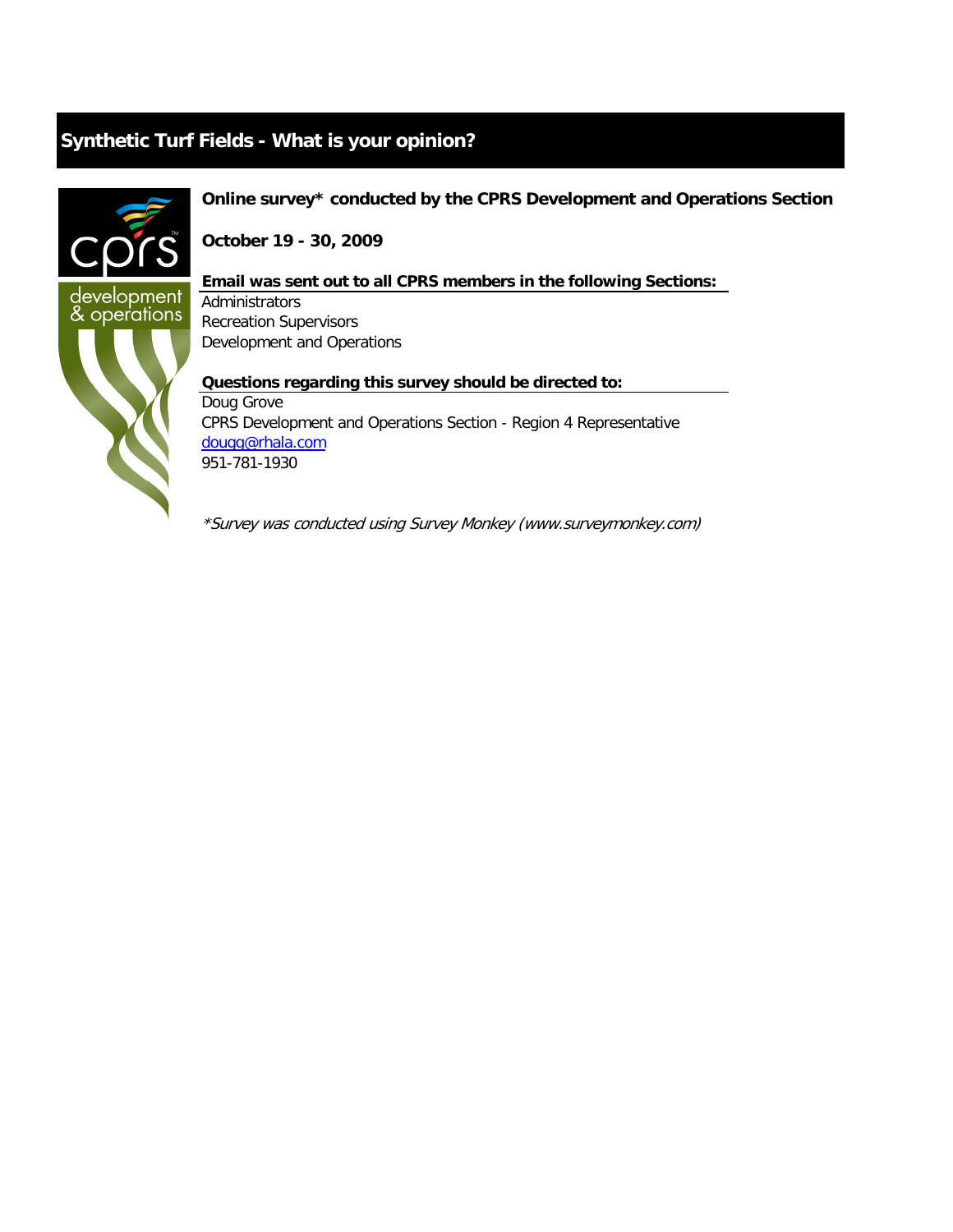

| What is your position with your agency? |                            |                          |
|-----------------------------------------|----------------------------|--------------------------|
| <b>Answer Options</b>                   | <b>Response</b><br>Percent | <b>Response</b><br>Count |
| Administrator/Director                  | 44.7%                      | 85                       |
| Maintenance Superintendent/Supervisor   | 15.3%                      | 29                       |
| Maintenance personnel                   | 1.6%                       | 3                        |
| <b>Recreation Supervisor</b>            | 16.3%                      | 31                       |
| Recreation personnel                    | 7.9%                       | 15                       |
| Other (please specify)                  | 14.7%                      | 28                       |
| <b>Please Specify</b>                   |                            | 41                       |
| answered question                       |                            | 190                      |
|                                         | skipped question           |                          |



| Other                                  |
|----------------------------------------|
| Administrative Analyst/project manager |
| <b>Recreation Superintendent</b>       |
| Risk Management                        |
| <b>Community Services Manager</b>      |
| Park Planner                           |
| Park Planner                           |
| <b>Recreation Manager</b>              |
| <b>Community Service Manager</b>       |
| Design consultant                      |
| <b>Recreation Specialist</b>           |
| Public Works Manager                   |
| Senior Administrative Analyst          |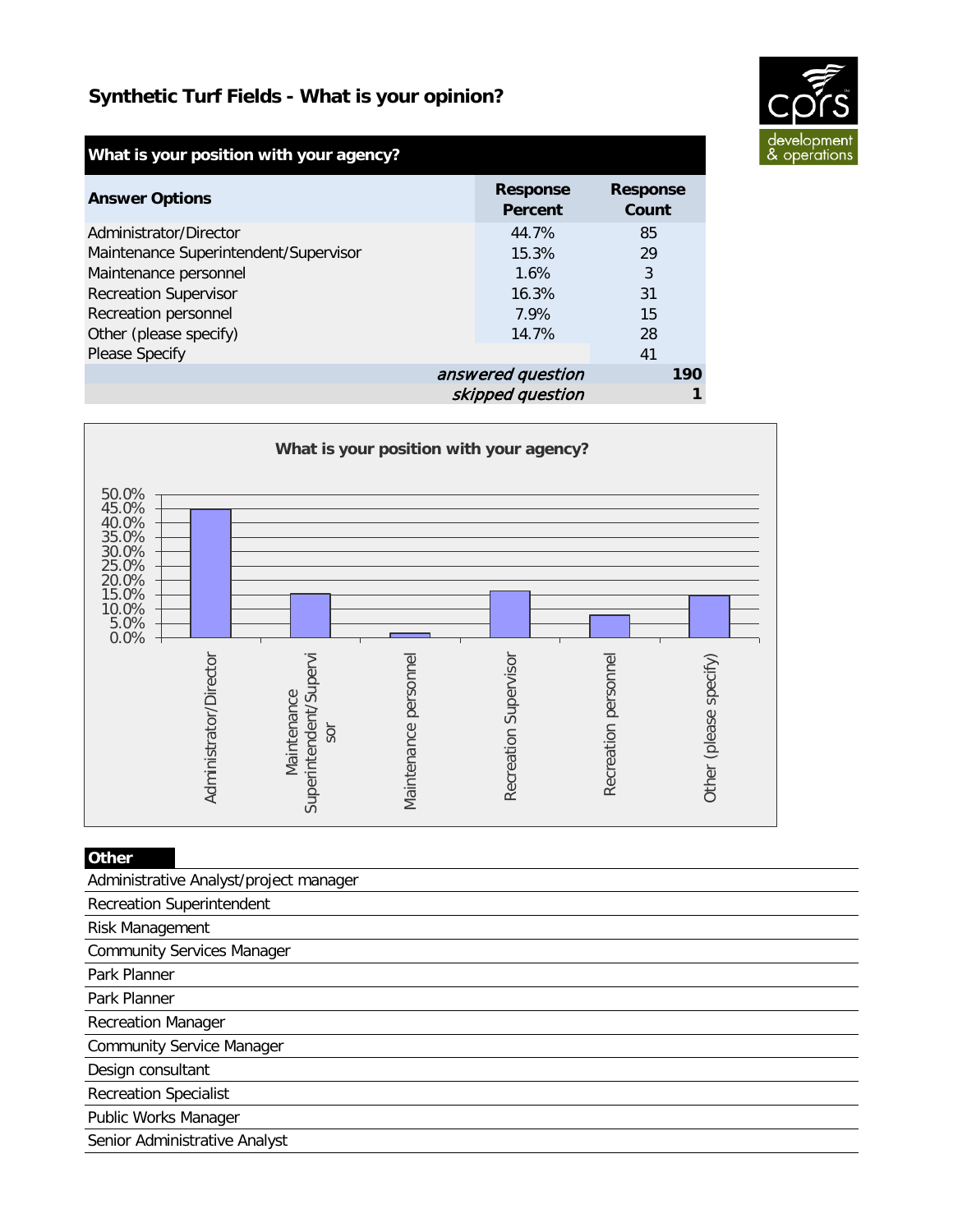

|  | What is your position with your agency? |  |  |
|--|-----------------------------------------|--|--|
|  |                                         |  |  |

| Park Planner                                                                         |
|--------------------------------------------------------------------------------------|
| Sr. Park Planner -- Advance Planning                                                 |
| Bureau manager                                                                       |
| Sr. Recreation Supervisor and Sport field liaison                                    |
| <b>Recreation Superintendent</b>                                                     |
| Admin Analyst                                                                        |
| Parks and Recreation Director                                                        |
| Park Planner II                                                                      |
| <b>Facilities Coordinator</b>                                                        |
| Park Superintendent                                                                  |
| <b>Director of Public Services</b>                                                   |
| Program Manager                                                                      |
| Landscape Architect Parks Manager                                                    |
| <b>Recreation Superintendent</b>                                                     |
| <b>Recreation Coordinator</b>                                                        |
| <b>Assistant Director</b>                                                            |
| Senior Park Planner                                                                  |
| <b>Recreation Superintendent</b>                                                     |
| <b>Recreation Coordinator</b>                                                        |
| recreation specialist                                                                |
| <b>Recreation Coordinator</b>                                                        |
| <b>Recreation Manager</b>                                                            |
| Sr. Engineering Technician, Technical Services                                       |
| High School Football Coach (my student teacher who is a JV coach filled this out)    |
| park planner                                                                         |
| Asst. Director, Operations                                                           |
| Inspector for field services, Parks                                                  |
| I retired in June 09. However I'm working for a new Recreation department part time. |
| Maintenance worker                                                                   |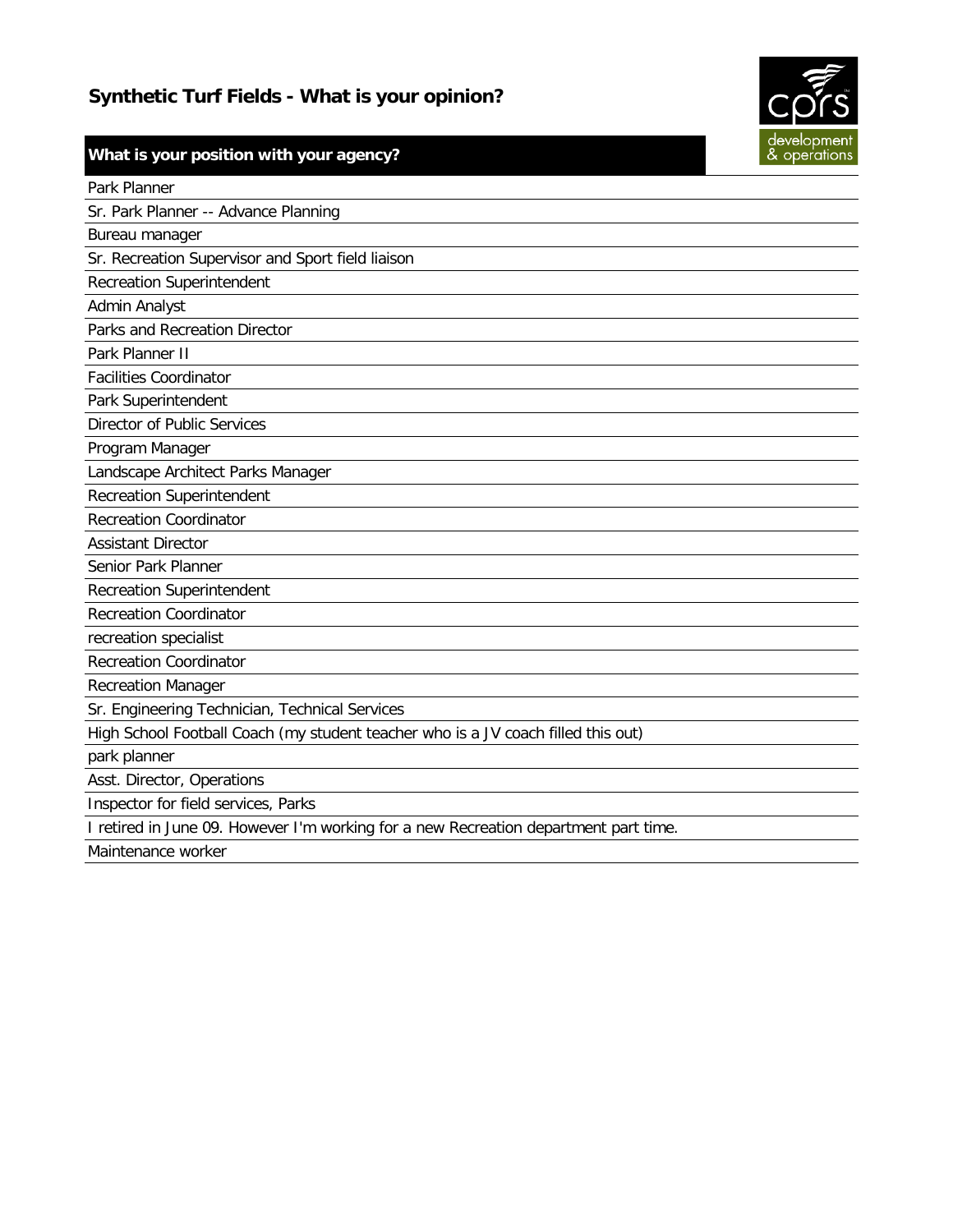

| Does your agency currently have synthetic turf fields? |                                   |                          |
|--------------------------------------------------------|-----------------------------------|--------------------------|
| <b>Answer Options</b>                                  | <b>Response</b><br><b>Percent</b> | <b>Response</b><br>Count |
| Yes                                                    | 47.9%                             | 91                       |
| <b>No</b>                                              | 52.1%                             | 99                       |
| answered question                                      |                                   | 190                      |
| skipped question                                       |                                   |                          |

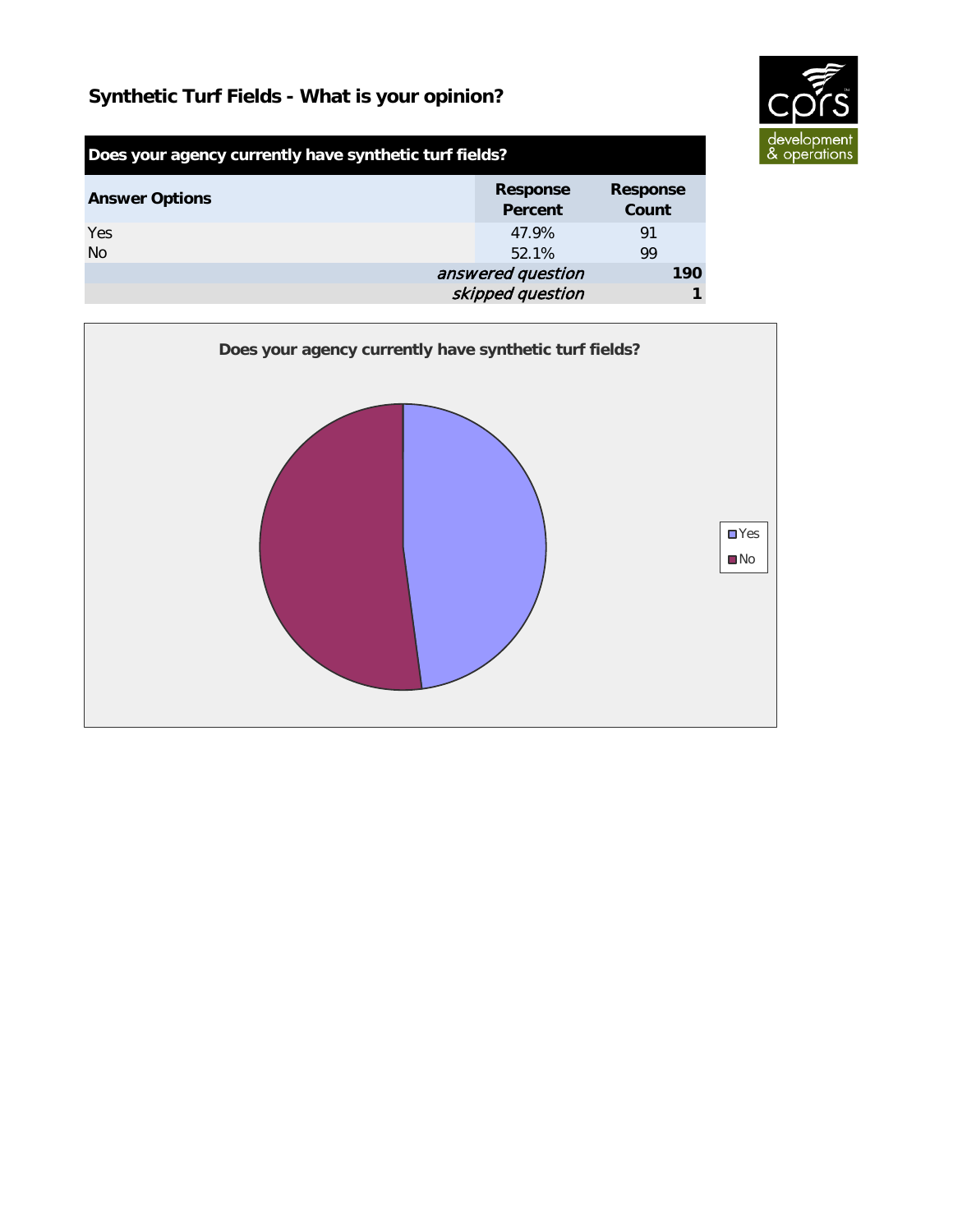

| If NO, what is the reason? |                            |                          |
|----------------------------|----------------------------|--------------------------|
| <b>Answer Options</b>      | <b>Response</b><br>Percent | <b>Response</b><br>Count |
| Too expensive              | 57.3%                      | 55                       |
| No current demand for one  | 17.7%                      | 17                       |
| Prefer natural turf fields | 14.6%                      | 14                       |
| Other (please specify)     | 35.4%                      | 34                       |
| <b>Please Specify</b>      |                            | 42                       |
|                            | answered question          | 96                       |
|                            | skipped question           | 95                       |



### **Other**

in process with WW funding

No funds available for any capital projects due to budget constraints

Have not had a project recently addressing athletic fields

We plan on installing one next year.

Currently constructing four synthetic fields - anticipated completion date is Spring 2010.

Currently installing 4 fields at Bartholomew Sports Park - Vendor is Field Turf

Our School District has several, some of which we've made a contribution to. They meet com. needs.

Lawndale wants real lawns in Lawndale

apprehension and lack of knowledge about synthetic turf fields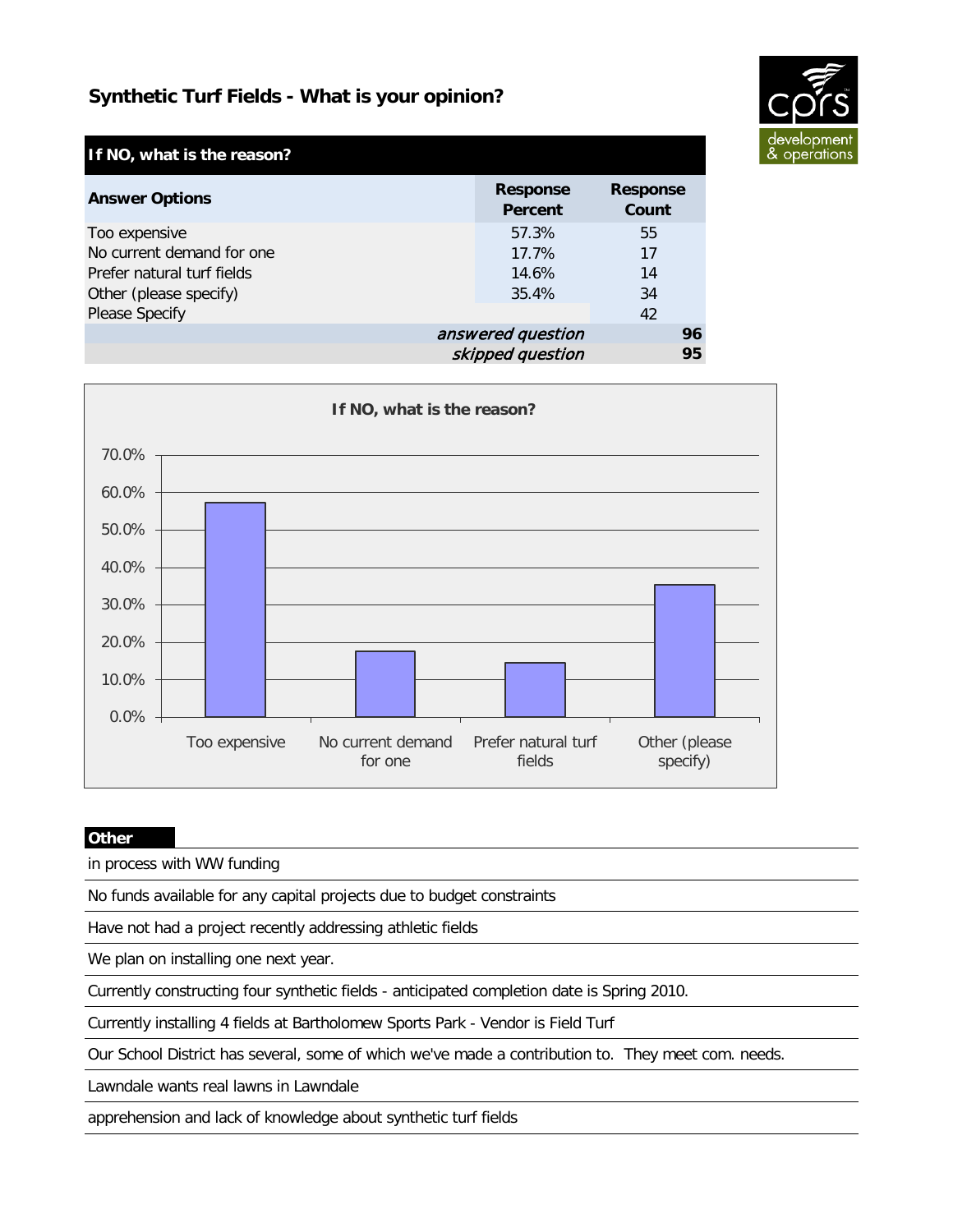

## **If NO, what is the reason?**

Current fiscal atmosphere won't allow it - but we have done a study of our fields and are ready to go once the current economic crisis has passed

About to have two installed in development

We are currently in the pre construction phase for a synthetic bowling green.

we do not have synthetic turf fields, but we have installed synthetic turf in high traffic or sloped areas where it is working well.

Too expensive for initial outlay, and not enough data to show cost benefit long-term

Heat and restricted use - need durable surface for special events

We currently have a 16 field soccer complex in design. 4 of the adult fields are proposed to have synthetic surfacing.

very costly to protect from vandals

Concerned with future replacement costs of synthetic

We are in the process of transforming two of our fields into synthetic Turf

No sports fields

Waiting for an opportunity to develop funding for the field

opposition from the neighborhood where we want to have it installed.

Planning them for a redesigned facility

No money to install.

Plans for new facility held up; too expensive to install; heat concerns

We are concerned about the high desert temperatures from April through October.

We're putting 2 in.

development of new fields or upgrades of current field have not come up in the budget/reserves

We are in the planning stages of installing a dual purpose (football/soccer/baseball) synthetic field.

We used to have it but we recently removed it. Unless your site can be closed to the public or you can afford staff monitoring, the synthetic is too hard to maintain

haven't had the money to install yet, planning to install 1 field in 2010

too hot for playing, and would still need water use to cool down and clean

Currently researching the feasibility at our soccer park

Unknown long-term costs (replacement & disposal) as well as increased security costs.

The heat it generates, creates security issues to protect the fields, problems with the infill, no gum, no drinks needs to be monitored

No funds available after product has worn out.

The summer air temperatures reach 115F, and the turf would be much hotter.

Will have some soon!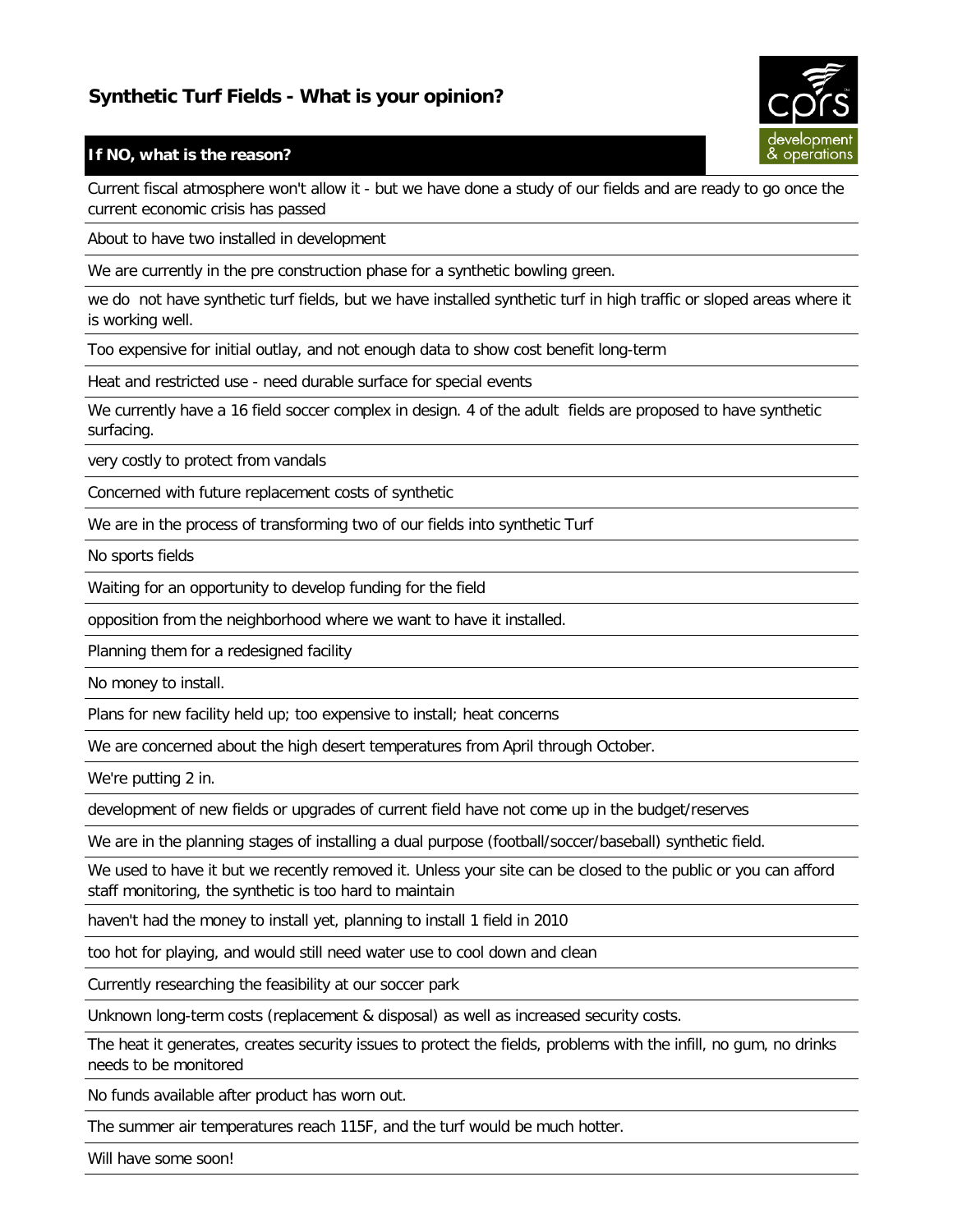

## **If NO, what is the reason?**

recent fields built with agreement to use reclaimed water.

we looking into redeveloping one park with synthetic turf depends on cost and what labor it takes to keep it in shape

We had three soccer fields, used them for 10 years, they eventually wore out, no money was set aside to replace.

community resistance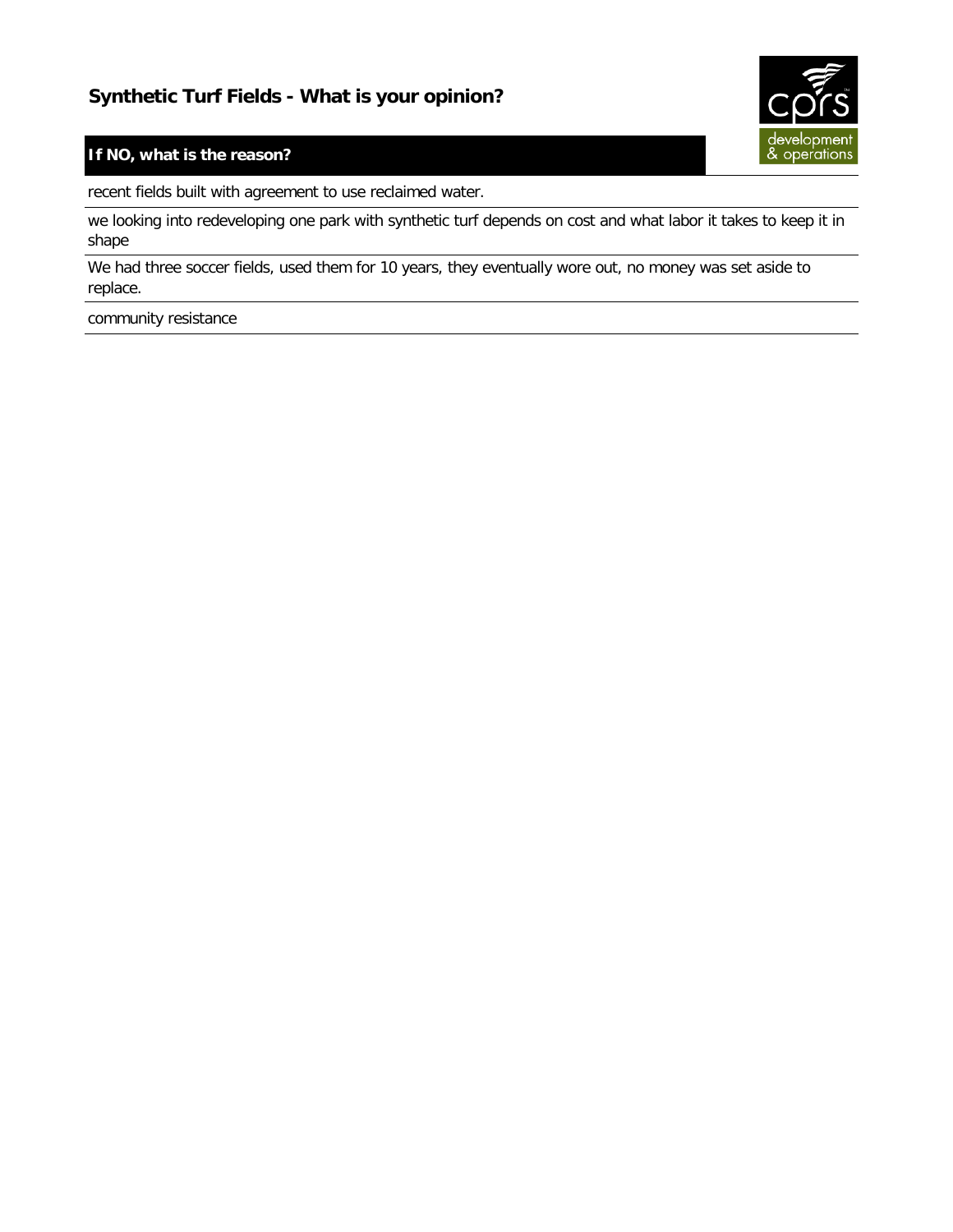

## **If NO, does your agency have current or future plans to construct them?**

| <b>Answer Options</b>    | <b>Response</b><br>Percent | <b>Response</b><br>Count |
|--------------------------|----------------------------|--------------------------|
| NO.                      | 31.5%                      | 34                       |
| YES within the next year | 15.7%                      | 17                       |
| YESwithin 2 years        | 10.2%                      | 11                       |
| YESwithin 5 years        | 14.8%                      | 16                       |
| Not sure                 | 25.9%                      | 28                       |
| Other (please specify)   | 3.7%                       | 4                        |
| <b>Please Specify</b>    |                            | 17                       |
|                          | answered question          | 108                      |
|                          | skipped question           | 83                       |



#### **Other**

We are considering building one if the funding is available.

If funding becomes available, yes. If no funding is available, probably not

Opening in April of 2010

The Redevelopment Agency has funding for a synthetic turf project at one of our Parks.

CMX (out of Arizona) just concluded a field priority study for us. Very useful and well done! We are ready to put one in as soon as the budget will allow it.

The life cycle cost analysis render it not a cost effective method. Our analysis did not quantify the benefit associated with being able to play shortly after the rain

Might consider w/next renovation

The option has been considered. All comes down to, how to pay for it?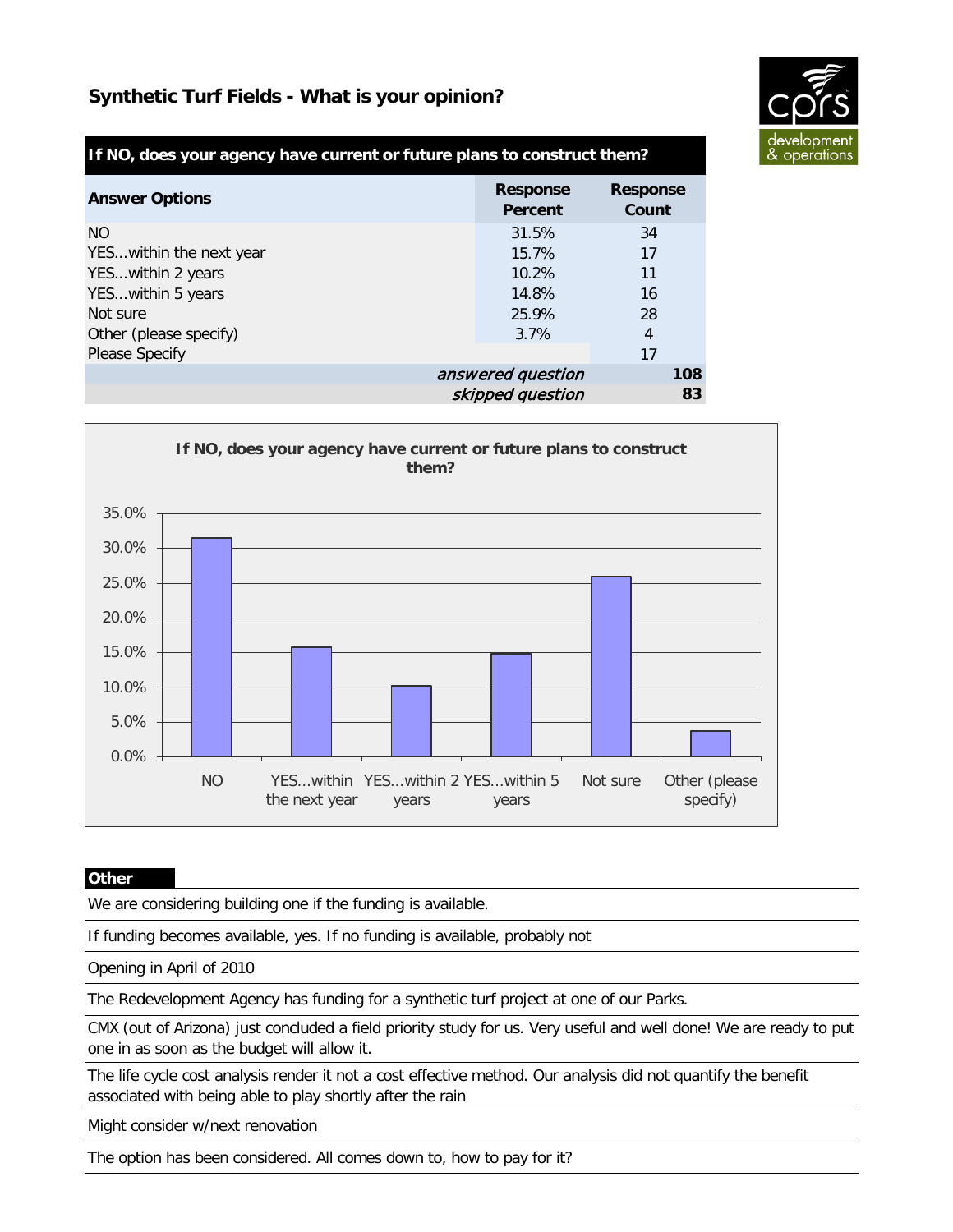

## **If NO, does your agency have current or future plans to construct them?**

Depends upon availability of funding.

need to weigh costs vs. water costs/availability at time of development

no funding source to build one

2 field conversions from natural to synthetic will begin construction in November 2009

Planning two fields early spring and a third in a future park development.

we had plans to do so but the cost was too high so it has been delayed indefinitely

All the High Schools put in synthetic fields

We need more information on synthetic turf to many rumors on problems that come with synthetic turf.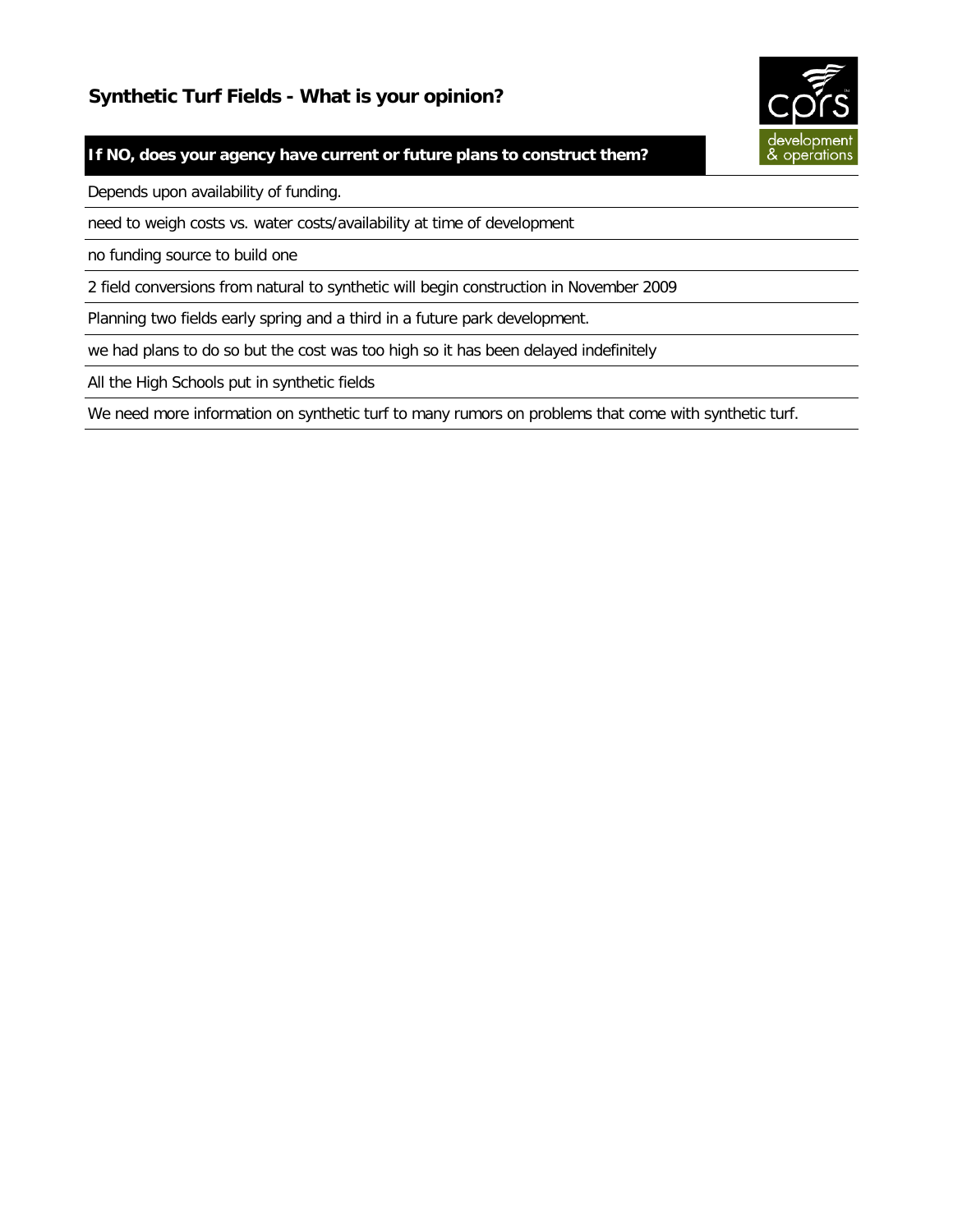

| If YES, how many synthetic turf fields do you have? |                            |                          |
|-----------------------------------------------------|----------------------------|--------------------------|
| <b>Answer Options</b>                               | <b>Response</b><br>Percent | <b>Response</b><br>Count |
| $\overline{1}$                                      | 40.9%                      | 38                       |
| $\mathcal{P}$                                       | 19.4%                      | 18                       |
| 3                                                   | 10.8%                      | 10                       |
| 4 or more                                           | 29.0%                      | 27                       |
| answered question                                   |                            | 93                       |
|                                                     | skipped question           | 98                       |

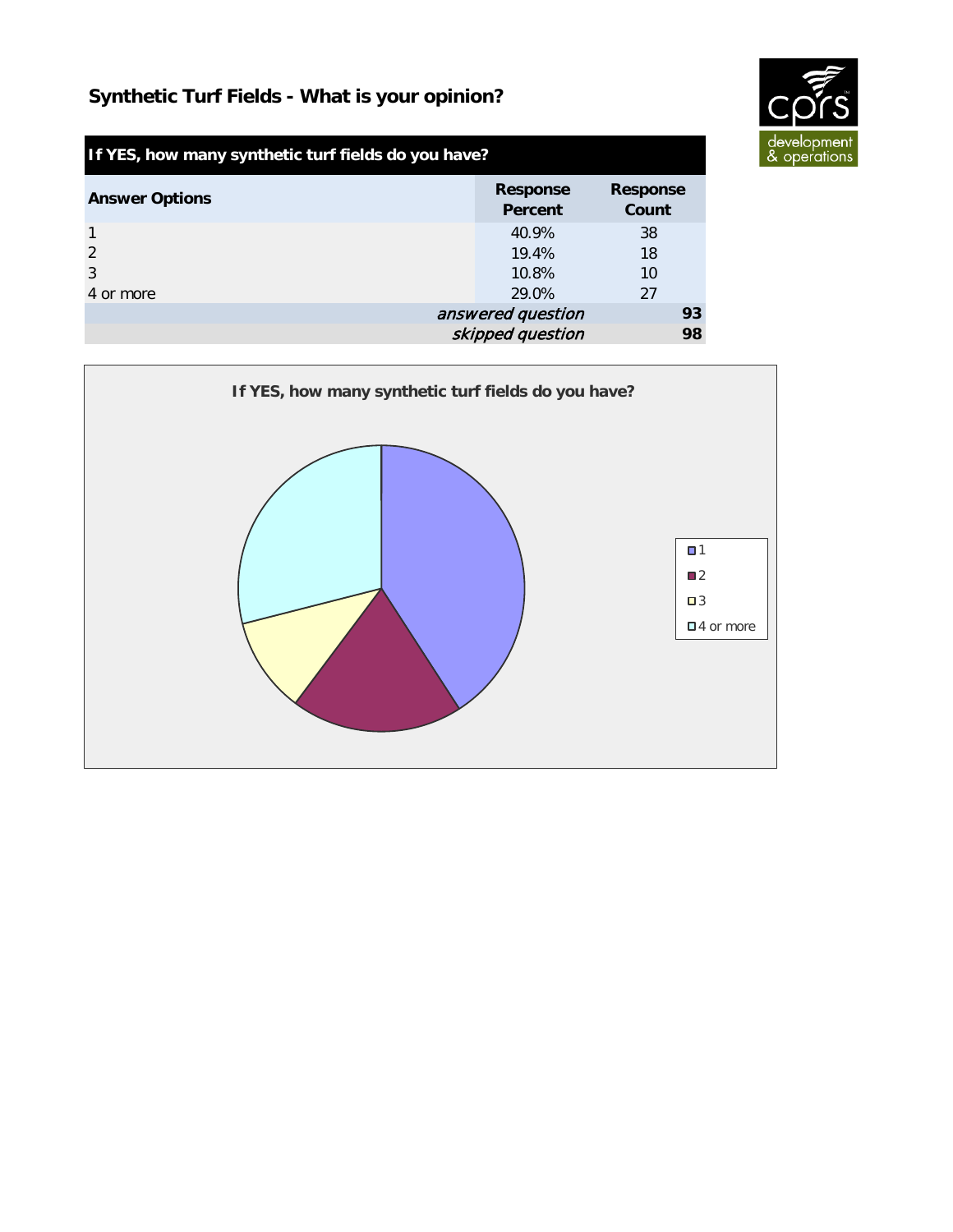

| How long have the fields been installed? |                            |                          |
|------------------------------------------|----------------------------|--------------------------|
| <b>Answer Options</b>                    | <b>Response</b><br>Percent | <b>Response</b><br>Count |
| Less than 1 year                         | 10.5%                      | 10                       |
| 1-3 years                                | 50.5%                      | 48                       |
| 3-7 years                                | 36.8%                      | 35                       |
| 7 years or more                          | 14.7%                      | 14                       |
|                                          | answered question          | 95                       |
|                                          | skipped question           | 96                       |

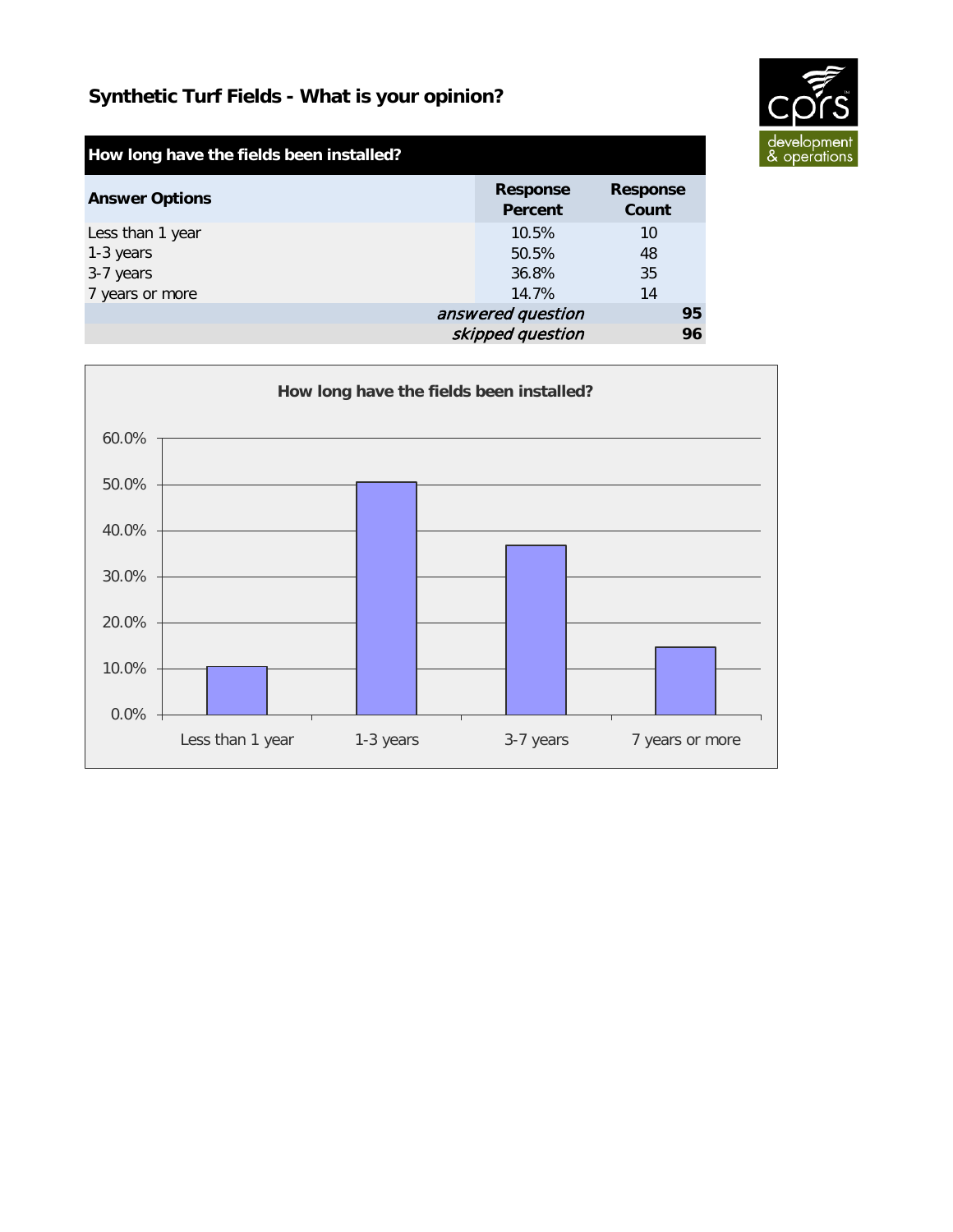

## **What was the reason your agency chose to have synthetic fields installed?**

| <b>Answer Options</b>                                | <b>Response</b><br><b>Percent</b> | <b>Response</b><br>Count |
|------------------------------------------------------|-----------------------------------|--------------------------|
| Wear and Tear on natural turf fields                 | 85.0%                             | 91                       |
| Reduce water use                                     | 59.8%                             | 64                       |
| Request from user groups                             | 31.8%                             | 34                       |
| Request from City Council or other agency Commission | 15.9%                             | 17                       |
| Other (please specify)                               | 22.4%                             | 24                       |
| <b>Please Specify</b>                                |                                   | 26                       |
|                                                      | answered question                 | 107                      |
|                                                      | skipped question                  | 84                       |



#### **Other**

Extended season of use.

Outdoor Soccer Arenas

Also year round play.

Soccer has more than 6000 participants annually and plays year round - will reduce maintenance costs of refurbishing natural grass fields annually.

Not sure, we request permits to use fields. We don't manage them.

more time for high user demand and not enough fields

received grant and pre-used turf to install

Now down time for field recovery

High traffic areas and sloped areas that are hard to maintain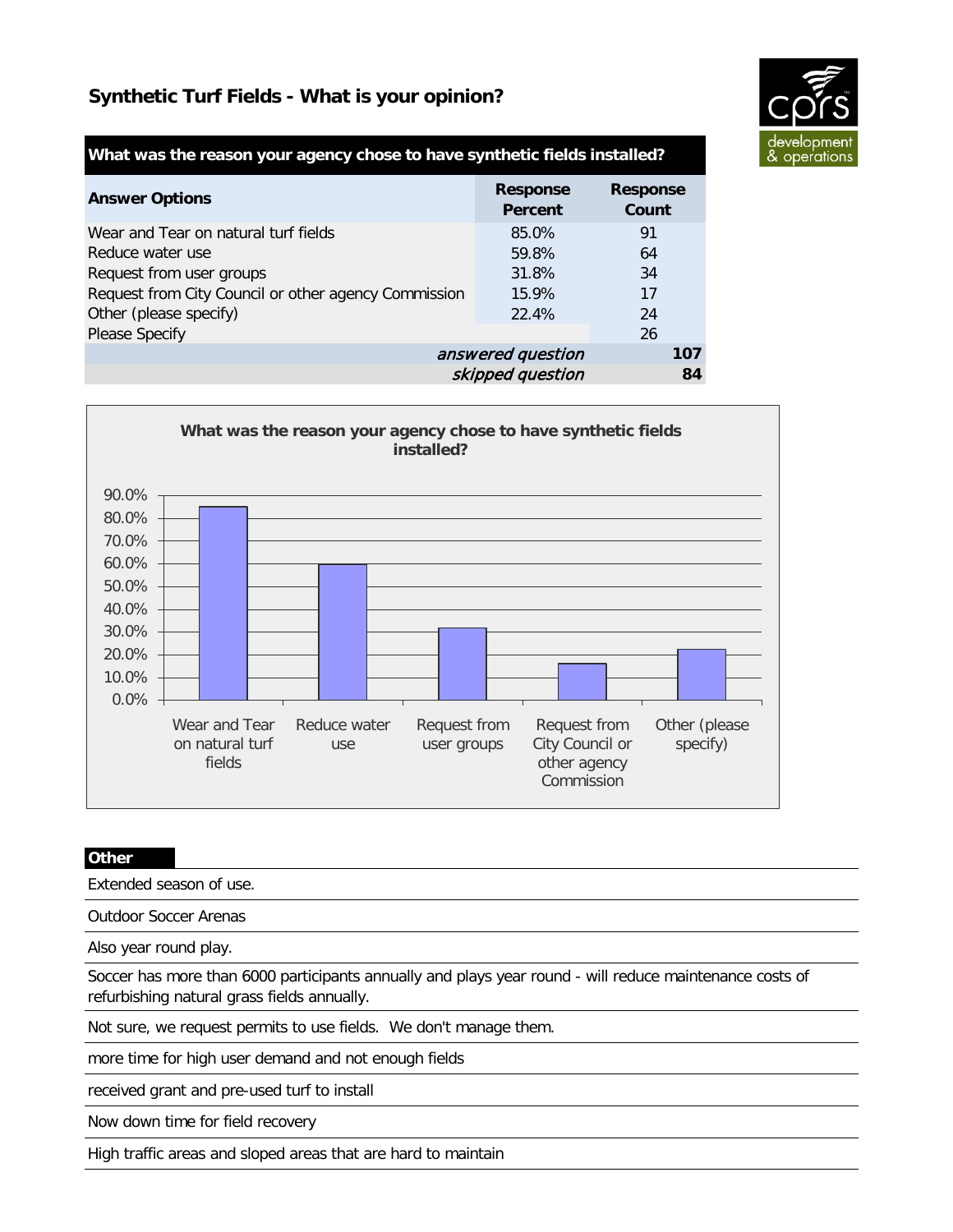

### **What was the reason your agency chose to have synthetic fields installed?**

Ability for year round programming.

Reduced maintenance costs durability or competitive use, and reduces water costs. Currently not completely sure we will achieve the water cost reduction.

no mowing

To provide a poor-weather option when natural turf is closed; ability to have higher use hours on a field

Year round usability.

Playing opportunities when grass is not available due to weather

to be able to use fields during the off season when the weather is bad

extended hours and playability in inclement weather

Request from City Manager

received grants to build

Ability to use Redevelopment Funds

We share a facility with the school district and they decided to construct the field.

Significantly increase the number of programmable hours per year on synthetic turf vs. natural turf fields

Less expensive in 12 years.

joint project with school district

Better field during rainy season

Youth soccer is a year round activity and we close our natural turf fields during rainy season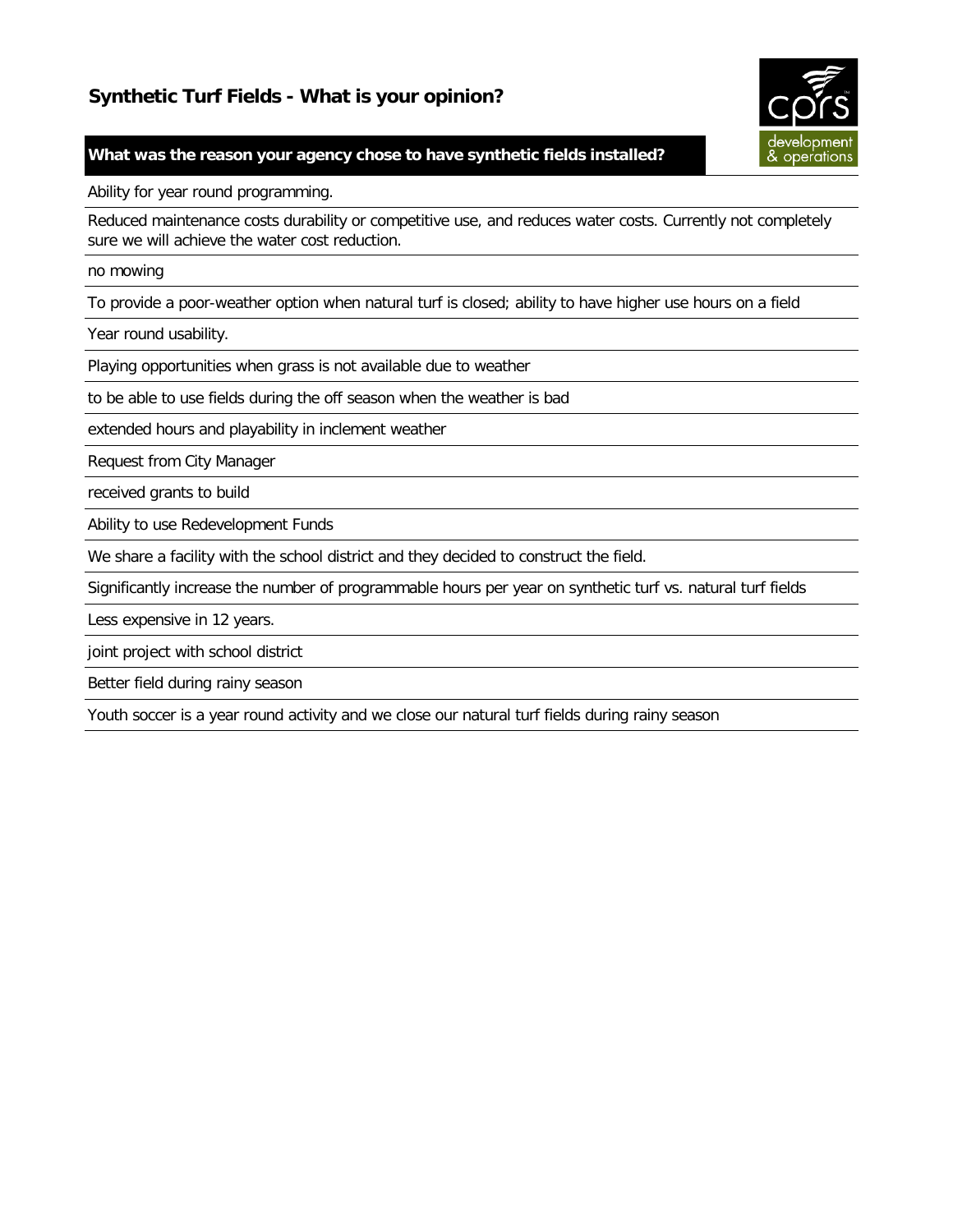

| What have been the positive experiences with the fields? |                            |                          |
|----------------------------------------------------------|----------------------------|--------------------------|
| <b>Answer Options</b>                                    | <b>Response</b><br>Percent | <b>Response</b><br>Count |
| Better wear and tear                                     | 76.7%                      | 79                       |
| Easier maintenance                                       | 71.8%                      | 74                       |
| Less water use                                           | 80.6%                      | 83                       |
| Extended use hours                                       | 78.6%                      | 81                       |
| Other (please specify)                                   | 6.8%                       | 7                        |
| <b>Please Specify</b>                                    |                            | 9                        |
|                                                          | answered question          | 103                      |
|                                                          | skipped question           | 88                       |



#### **Other**

Don't open until April but I am hoping all of the above

Nice even surface

good for our application

All weather playing conditions.

From research not experience/

More demand for FieldTurf fields.

of course, more play during a 12 month period

Can be used on the same day as it rains. Do not have to cancel events due to poor field conditions

I think it gives a positive image of the City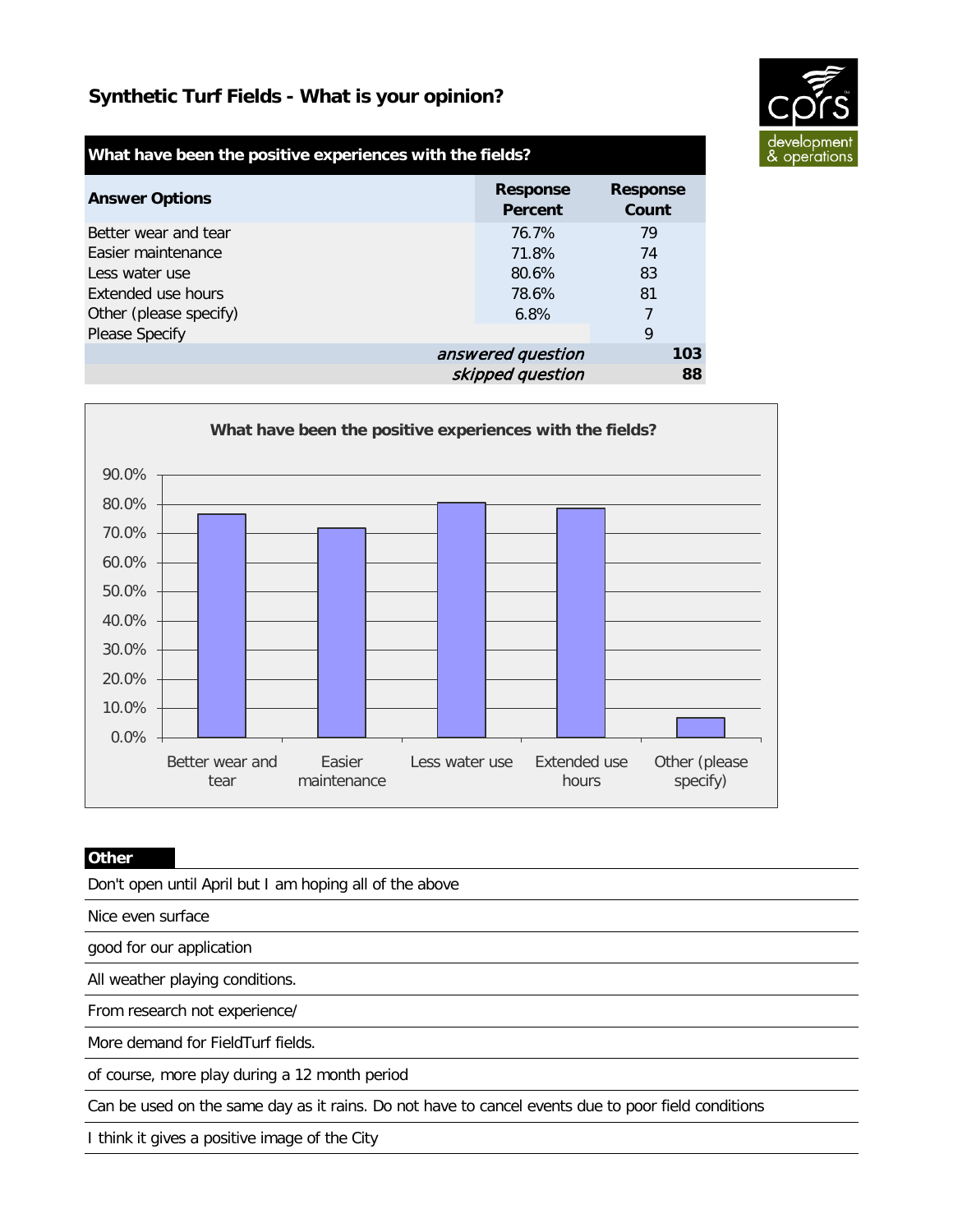

| What have been the negative experiences with the fields? |                            |                          |
|----------------------------------------------------------|----------------------------|--------------------------|
| <b>Answer Options</b>                                    | <b>Response</b><br>Percent | <b>Response</b><br>Count |
| Heat from field                                          | 68.4%                      | 65                       |
| Infill material in shoes/clothes                         | 32.6%                      | 31                       |
| Infill material tracked into other areas of park         | 13.7%                      | 13                       |
| "Turf burn"                                              | 29.5%                      | 28                       |
| Maintenance issues                                       | 32.6%                      | 31                       |
| Other (please list)                                      | 25.3%                      | 24                       |
| <b>Please Specify</b>                                    |                            | 35                       |
|                                                          | answered question          | 95                       |
|                                                          | skipped question           | 96                       |



### **Other**

Trash/seeds left behind by users can be difficult to remove

We have had a problem with one of the vendors, the second vendor was much better. We haven't had them in place for very long but so far they seem to be holding up pretty well and maintenance is much easier. Staff and the public seem prefer them rather than real turf.

Having to restrict pets, food and material that may compromise the field surface

Working through extensive environmental concerns with the public.

Food issues - monitoring NO gum, NO sunflower seeds, etc.

Don't know yet but understand the heat is an issue in the summer months - would be interested in finding out what agencies have turf and if they have any restrictions in place for cancelling use due to heat

lack of care has significantly ruined the turf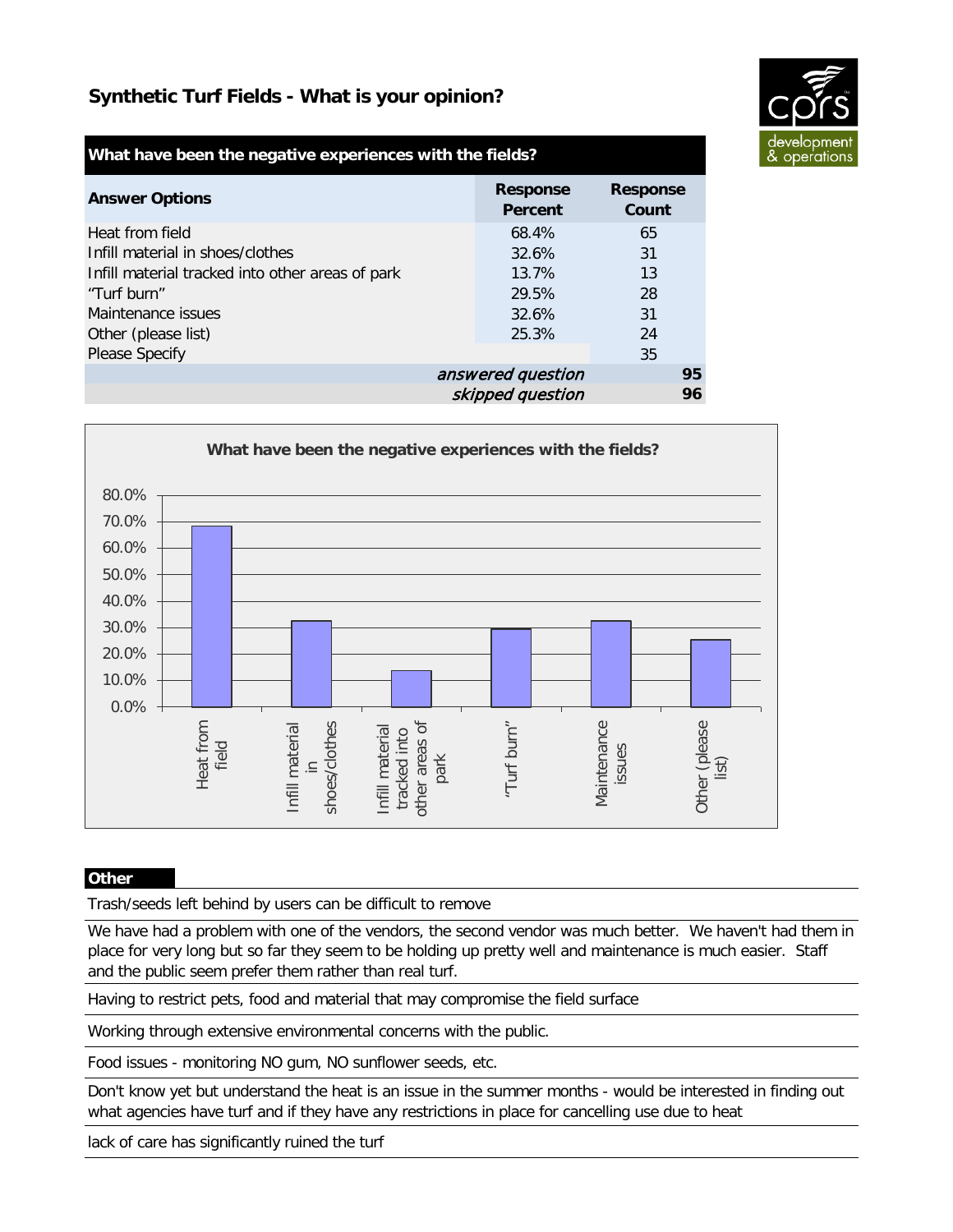#### **What have been the negative experiences with the fields?**

It appears that the turf has worn out in the higher traffic areas - middle of the field. This may hasten the replacement timeline.

stain from the grass in clothes and the "stems" are coming up into shoes/socks if we don't keep a lot of fill on it

Maintenance Issue have been improving and are much better than 8 years ago.

Some tearing.

Public health concerns over the lead content in paint and ingestion of rubberized pellets

repairs to damaged turf areas

Again from research not experience

some installation/contract problems

Additional staffing required to keep items off field (gum, driving takes, etc . )

Some public concern over hazards of infill material

cleaning up spilled drinks snuck into the facility.

Issues related to potential lead in product

None at this time

Field does not drain as well as we thought

Non Yet

not having a specialist on staff that can make repairs to torn parts of the field.

vandalism

Limit use for special events.

Loose seams, need to replace infill material, need to maintain more often than originally planned

Cost to re-stripe, clean, and sanitize. Fields get used a lot; groups fighting for time.

have used them in primarily in dog parks. We have concerns regarding how they are attached at the edges.

none

A contractor operates it for us and we have had some issues with his operation

Ours has not lasted as long as we have hoped.

We liked them, it's just after so many years they will wear out, you can only patch them so much.

1. Graffiti on turf. 2. Weeds growing in turf.

Keeping food and non-water beverage off the field by field users is a challenge.

Expensive when repairs are required

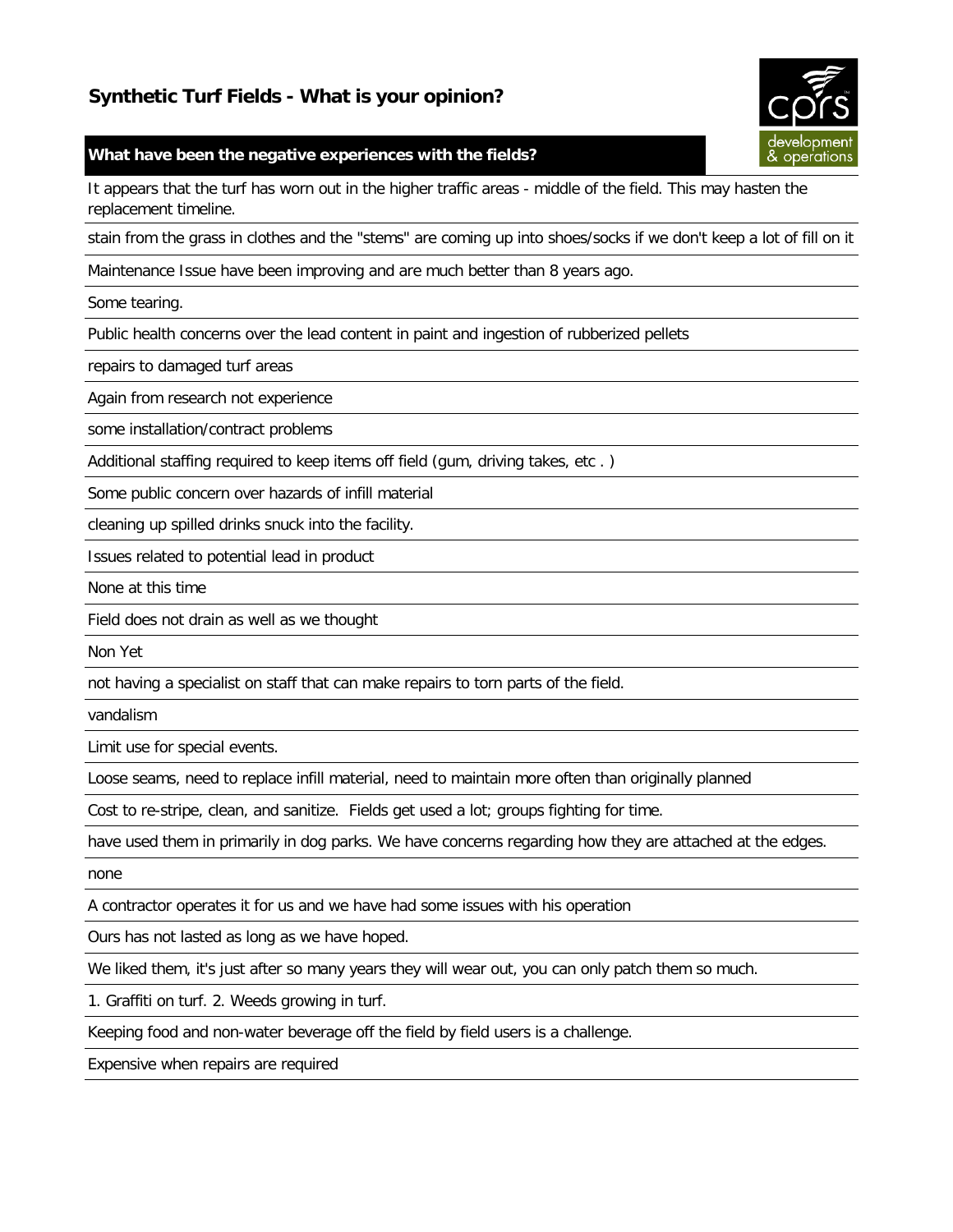

| Would you recommend synthetic turf fields to other agencies? |                                   |                          |
|--------------------------------------------------------------|-----------------------------------|--------------------------|
| <b>Answer Options</b>                                        | <b>Response</b><br><b>Percent</b> | <b>Response</b><br>Count |
| Yes                                                          | 87.6%                             | 99                       |
| <b>No</b>                                                    | $12.4\%$                          | 14                       |
|                                                              | answered question                 | 113                      |
|                                                              | skipped question                  | 78                       |

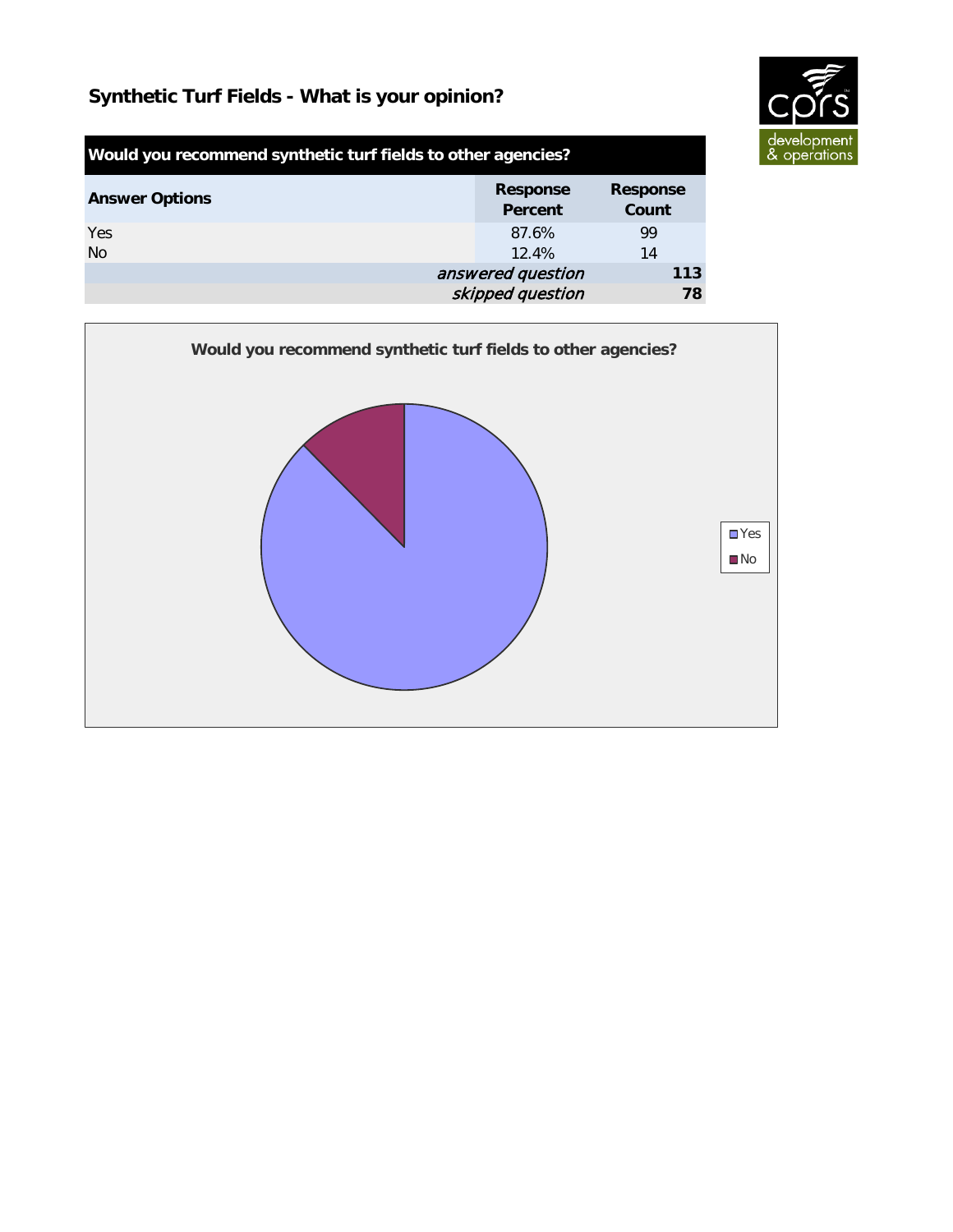

| Share any other thoughts on your opinions and/or experieneces with synthetic<br>turf fields. |                          |  |
|----------------------------------------------------------------------------------------------|--------------------------|--|
| <b>Answer Options</b>                                                                        | <b>Response</b><br>Count |  |
|                                                                                              | 72                       |  |
| answered question                                                                            | 72                       |  |
| skipped question                                                                             | 119                      |  |

#### **Responses**

(a) Be aware that syn. turf has limited value during hot weather; (b) follow the maintenance guidelines carefully.

Looking for improvements to materials that will reduce heat.

Water savings has been significant. Synthetic turf also reduces impact on downstream pollution because they don't require fertilizer or other maintenance chemicals.

We have turf infields at our Big League Dreams facility. We have multiple tears in the turf that have needed patch up work done. Also concerned about long term wear and tear, heat from fields, replacement cost and bacteria / sanitary concerns.

Looking towards the installation for one for our community.

It is important to consider maintenance/grooming costs associated with installation of synthetic fields.

We need to maintain greenbelts for natural enjoyment. If every agency begins to install turf, it will just begin to add to global warming when we are trying to decrease global warming. I'd definitely say no!

City installed separate irrigation ( Hunter I-40's) to cool field during summer time.

I have worked with college level organizations that have synthetic fields & their biggest complaint is the heat & turf burn issues.

I would be interested in any list that would compile the northern California agencies who currently have synthetic fields.

We are just starting the process and look forward to seeing other agencies experiences and advice.

Benefits include water preservation and mowing, of course, but replacement and disposal costs are a concern that may cost more in the long term than natural fields and have been the deterrent, in part, for us not having made the investment thus far.

Make sure that you have a consultant that has a great track record for project management/installation. Since most of the products are made at the same factory, the key is a good installation.

Agency needs to fiscally plan for the eventual replacement of the turf in 8 to 10 years

The issue at hand for us is education of management

Please share the survey results with us - obviously, we would be very interested! Thanks!

A local high school has a synthetic turf field (Atwater High School) and the public can not get near it. The stadium area went from a jogging track and community area to an exclusive use area. Paid for they local tax dollars.

None at this time but would appreciate learning any pitfalls and solutions to those

During the summer months in Sacramento the fields are brutally hot. Cooling systems are a must and care must be taken when youth participants utilize the facilities.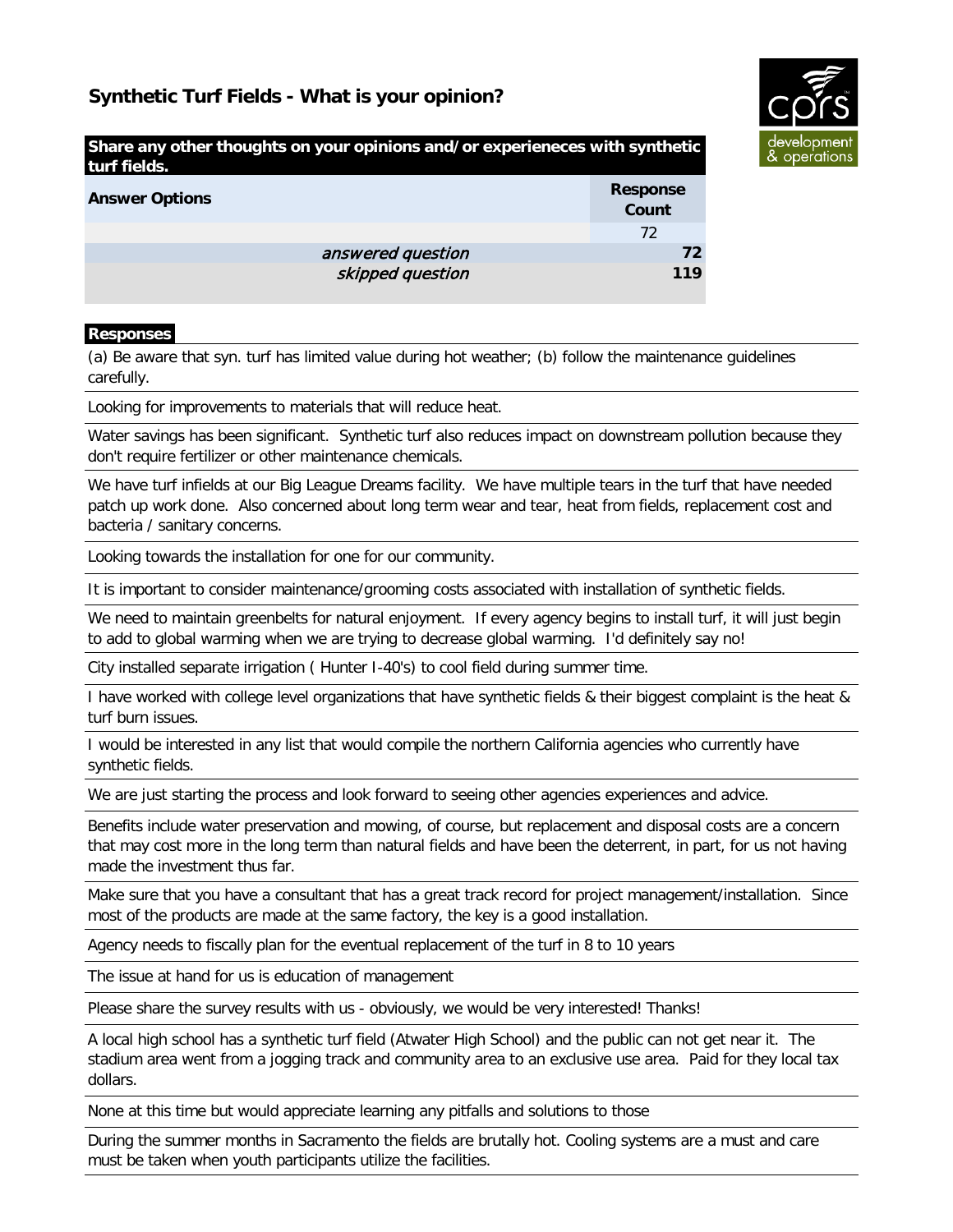### **Share any other thoughts on your opinions and/or experieneces with synthetic turf fields.**

Cost is the only thing prohibiting us from changing more fields to Synth.Turf

Overall the experience has been positive but the jury is still out on whether the City would install synthetic turf at any other locations. Long term field wear and potential health risks are still concerns that will need to be followed and evaluated as the field is used more.

I am a landscape architect, but wanted to comment as a coach of a club soccer team. My players do not favor the synthetic fields due to heat and abrasions to their legs.

The life span of the turf is less than 10 years and the cost is around \$8/S.F. The annual maintenance cost of regular turf is about \$0.20/S.F., therefore it will take 40 years to breakeven and recover the initial installation cost assuming that the synthetic turf maintenance cost is zero and not including the reinstallation cost every 10 years.

We recently installed synthetic turf in our dog park - so far it is working out well.

These are great options for providing play surfaces that are safe and aesthetically pleasing year round. The only draw back is that I believe that the programmers need to take a hard look at how the fields are used in 100+ degree days. The field temps often exceed 140 degrees. I would like to see limited daytime use during extreme heat but this will take a cultural shift in thinking.

We have looked at synthetic turf for our medians, to conserve water and present run-off

We are looking to install synthetic turf as part of a new infield/soccer/football field for a track that is being pursued in Mammoth Lakes. We will be interested to see other's recent experiences with synthetic turf.

Our City currently has a drought ordinance for watering in place and the use of this material has and will allow for continued use of the fields while reducing the need for water resources.

The installation of the synthetic turf is a large jump for my agency. The current ratings or options found either love them or hate them. The middle ground does not seem to exist. We are optimistic and hoping to see reduced costs, good durability reduced water usage and a positive response from the user groups.

We would really enjoy getting the results of this survey

The application and conditions need to be evaluated carefully. We have an outstanding issue on installation. Our high school district is in litigation over installation issues.

What is the current information on the allegations that the artificial turfs had lead in the paint, and would cause staph infections?

I don't have any fields at my current agency but did install them at a previous agency.

Some in my community are concerned that synthetic turf presents various health hazards.

The investment in synthetic turf fields is a key strategy for any agency looking to provide a high quality playing surface, while limiting its operations and maintenance expense.

My opinion is that it is the trend for Recreation Depts. I can not speak for our Director but I know he has mentioned that is something that our department would like to do. Whether new fields or renovation of turf fields. I have a putting at my home and love it.

Synthetic turf is a 'tool in the tool box'. It is not a panacea. It does allow higher use hours but still requires regular maintenance and does have some other drawbacks (eg. heat). It is not a preferred surface over properly maintained natural turf. Synthetic fields should be fenced off from 'walk-on' use and food and sodas should not be allowed on the surface. Finally, replacement costs in 8 - 10 years should be considered when choosing to go to synthetic.

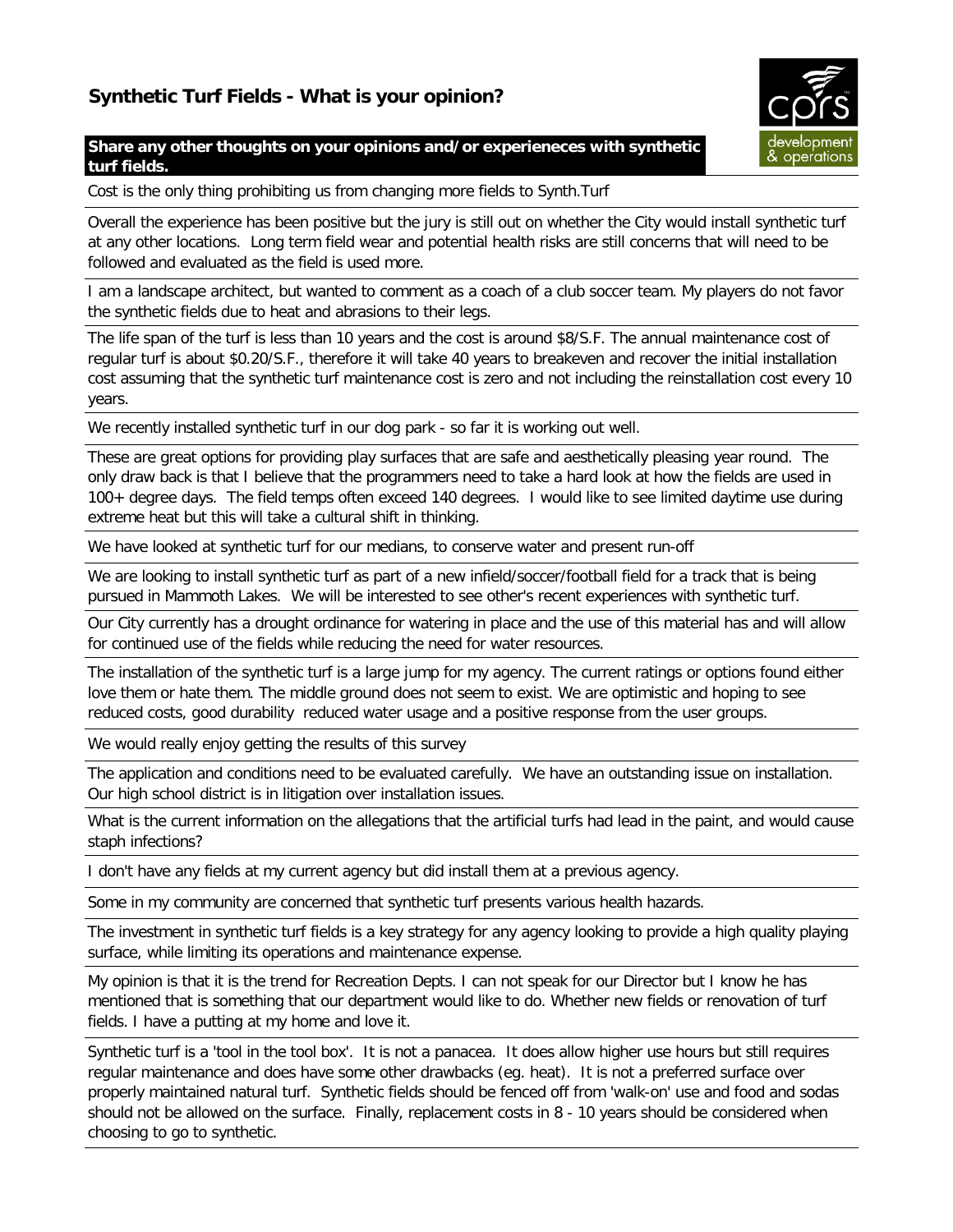### **Share any other thoughts on your opinions and/or experieneces with synthetic turf fields.**

Don't like their carbon footprint, heat absorption, injury problems.

All of our fields are used for Soccer. Since the fields have been installed the overall hours of field availability has increased. The fields are playable when other natural grass fields are not. One of our local school districts are planning to install five more synthetic fields starting next year. Maintenance is minimal but annual or biannual machine grooming should be done. Once we have enough of them it will be cost effective for the district to purchase the grooming equipment.

They are not with out issues.

We put turf rotor irrigation heads around the perimeter of the fields to assist with super hot days in August and Sept., used them sparingly but it really benefited the players.

On a personal note, my kids occasionally play on synthetic fields for tournaments they attend. Some schools/jurisdictions are very diligent in having ample staff on hand to enforce the no food/no drinks other than water policy. It's a pain to do (having to be the turf cops), but ultimately necessary to ensure good conditions for all.

what grants are available to seek funding sources for synthetic fields??

We have Fieldturf brand of synthetic turf, so this my only experience. We looked at other brands that appeared to be inferior and I don't know how they wear. We received a ten year warranty with Fieldturf and they inspect their product continuously.

Here in Daly City we only have on synthetic field which is used for soccer only, it has held up well and works good for soccer.

Mike Shull from City of LA could probably give some good feed back for those who ask. Mark Mariscal- Region Superintendent.

concerns over health issues and sanitization practices needed for the fields.

The positives far outweigh the negatives. There are many competitors out there and they are all chasing FieldTurf, the industry leader. Many are making wild, unsubstantiated claims that reduce the credibility of the entire industry.

Manufacturers need to be more accountable. We have a number of fields that the seams are failing causing trip hazards. They advertise 10 yr warranty but then blame seam failures on wear and tear.

There doesn't seem to be a real benefit from synthetic turfs. They still require manpower and time to maintain. Sure, synthetic doesn't need as much water (the only benefit over regular turn that I see, here, in California), but it doesn't have the "self-healing" qualities that live turf has; synthetic needs to be "fluffed" every so often. Unless we were to see substantial cost savings over regular turf, synthetic just doesn't make sense.

when it comes to professional sports they have gone away from the synthetic turf due to the extensive injuries incurred and now to save money we want our children and young adults to have these injuries exposed to them or is it that or pros get paid not to get hurt ?

As mentioned, our synthetic field were not lockable and the public could use them at any time. This made them very difficult to maintain. Plus the added staff time to monitor fields defeated all the savings of the product.

We are planning two fields for early spring installation. These fields will probably need to utilize an organic infill. Also planning a synthetic field in a future park development.

Still researching . However, until there is better design with regards to heat gain and sanitation, we probably would not install.